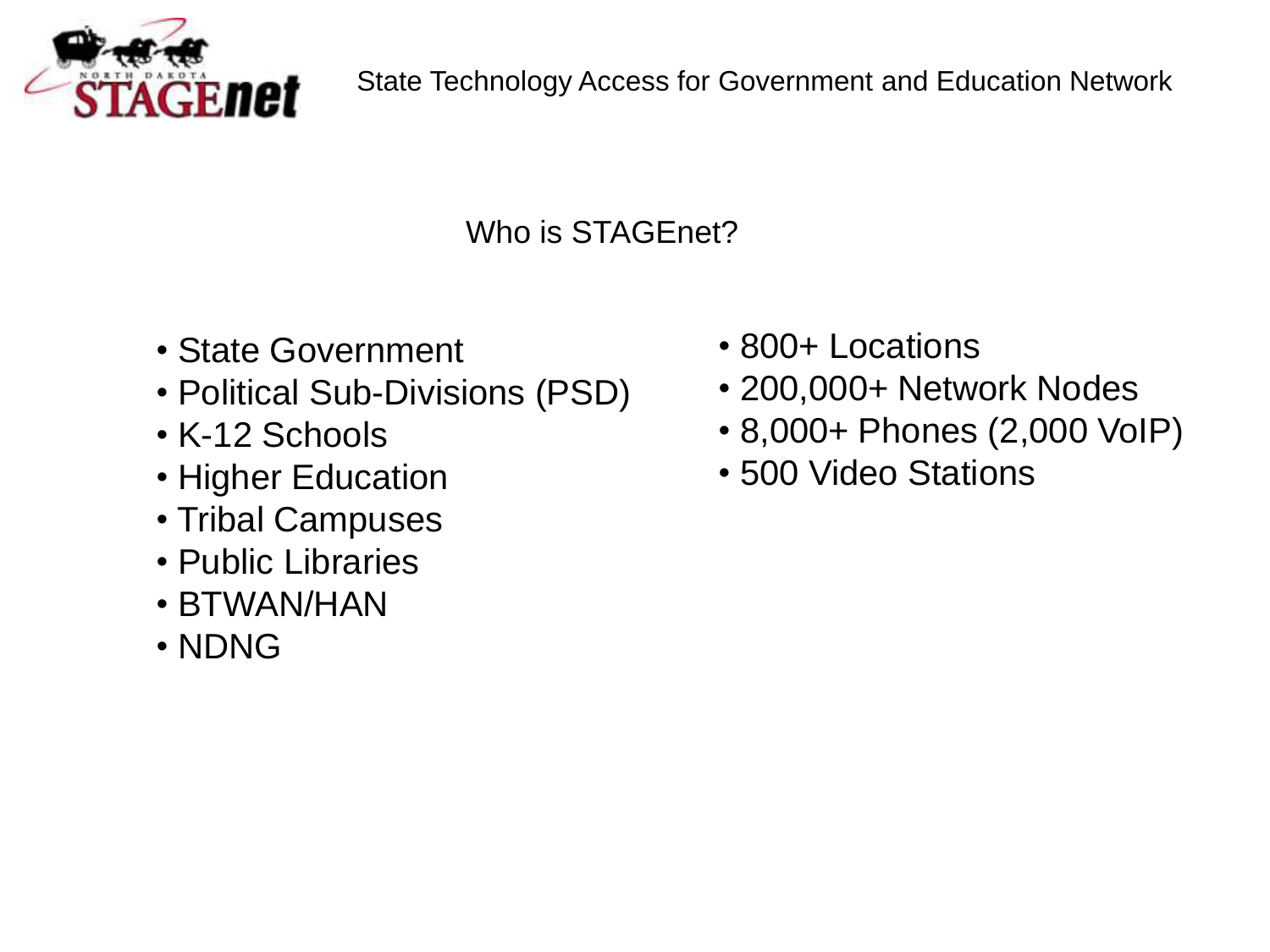

Core Backbone State Technology Access for Government and Education Network

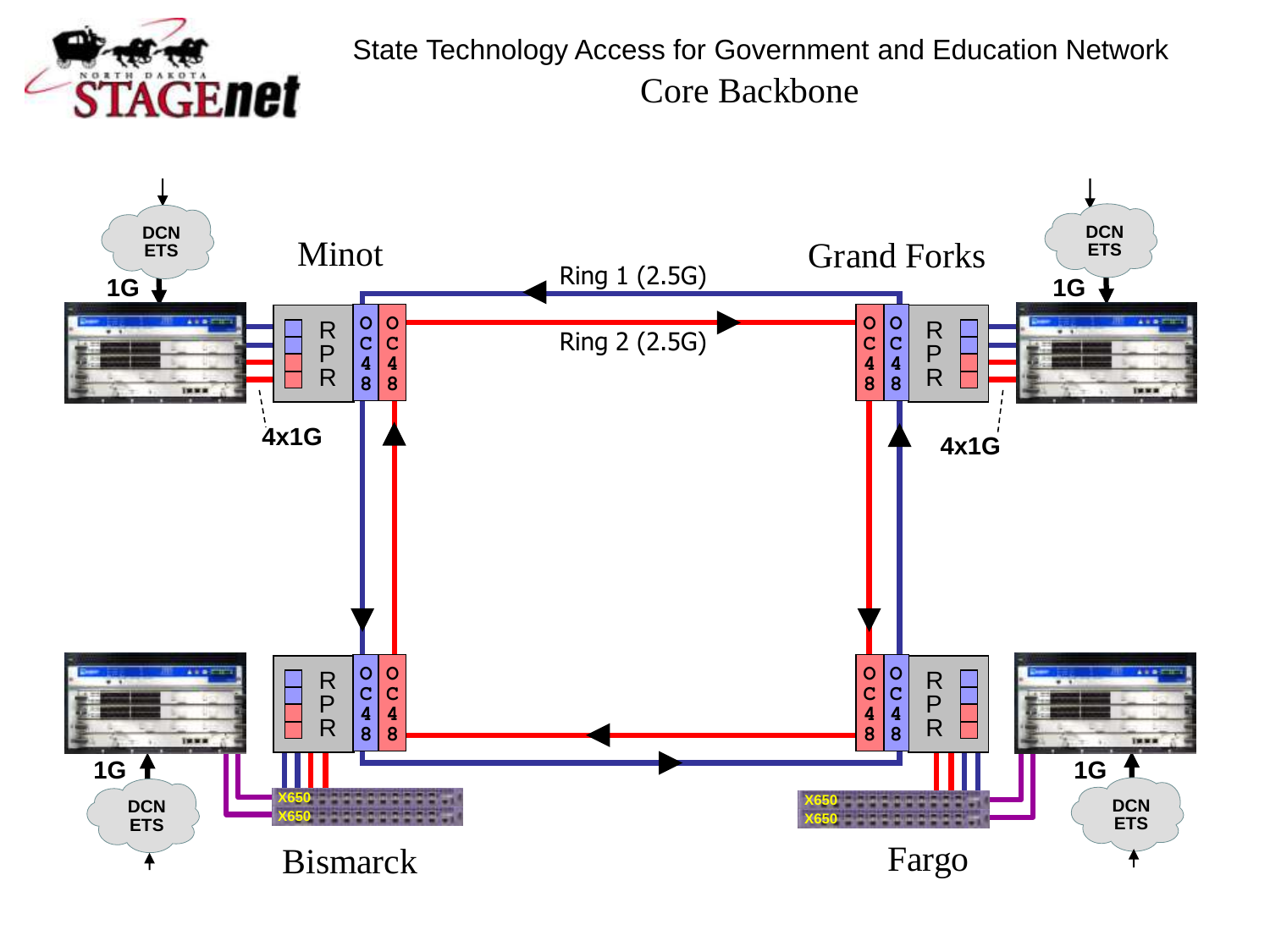

Current Backbone (2006) State Technology Access for Government and Education Network